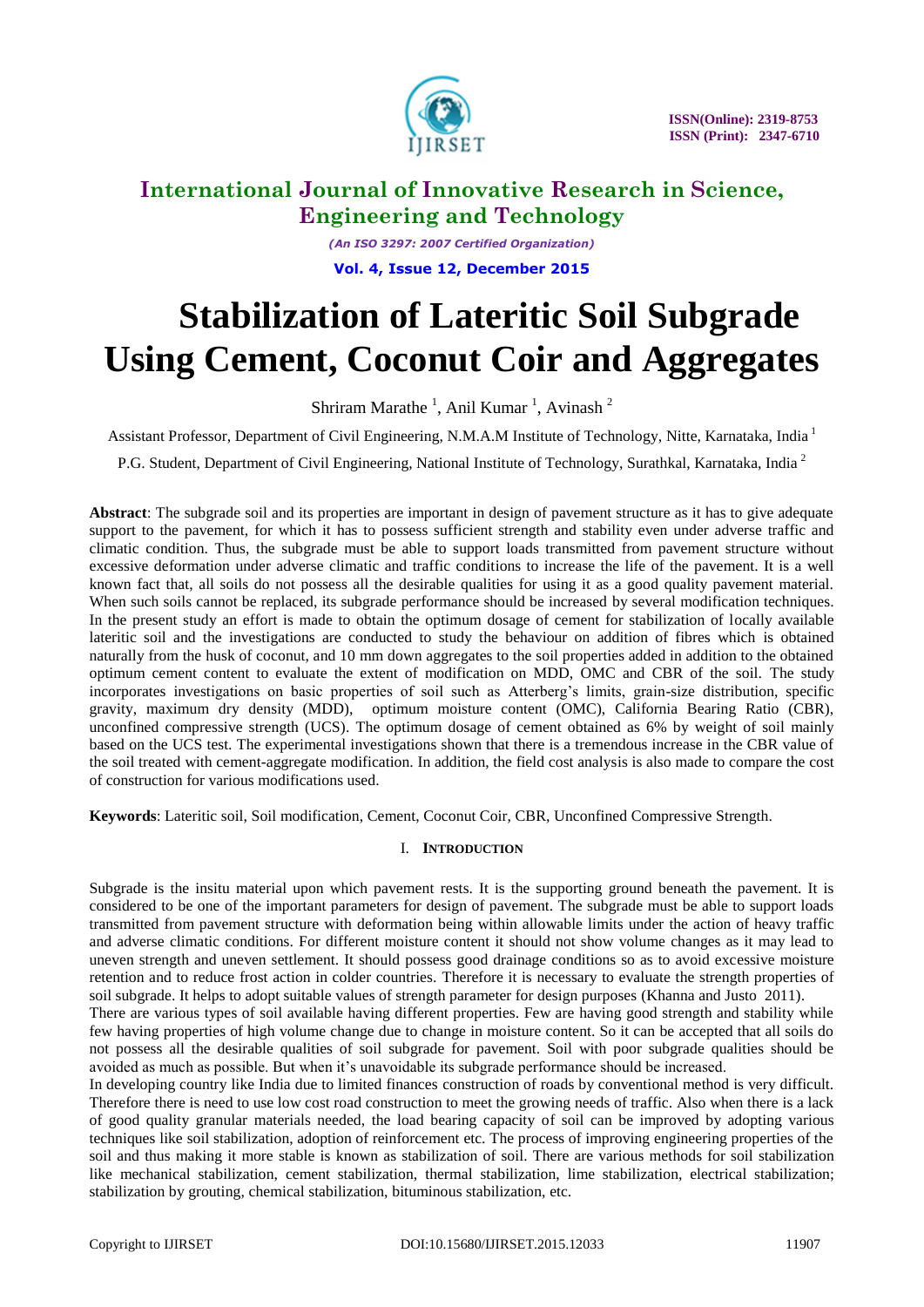

*(An ISO 3297: 2007 Certified Organization)*

### **Vol. 4, Issue 12, December 2015**

The present study is carried out to compare the effect of addition of cement to laterite soil, laterite soil and coconut coir (two different proportions) and lateritic soil and aggregates (three different proportions).Thus pavement construction cost can be considerably reduced by stabilizing the soil.

#### II. **OBJECTIVES AND SCOPE OF PRESENT INVESTIGATION**

The investigation is carried out on Lateritic soil which is a major type of soil available in Mangalore region. Objectives of present investigations are:

- 1. To determine the optimum dosage of cement and coconut coir fibre for the locally available lateritic soil.
- 2. To study the engineering behaviour of lateritic soil stabilized with optimum dosage of cement and coir with the addition of 10 mm down aggregates.
- 3. To compare the chemical composition of treated and pure lateritic soil.
- 4. To check whether the cement treated soil and soil–aggregate mixture are economical to be used as soilsubgrade material.

### III. **LITERATURE REVIEW**

The necessity of improving engineering properties of soil has been recognized as long as construction has existed. Many ancient cultures like Chinese, Romans, etc utilized various techniques to improve the soil stability. Modern era of soil stabilization began during 1960-70's when general shortage of aggregates and fuel resources forced engineers to consider alternatives to conventional techniques of replacing poor soil.

Portland cement is one of the most commonly used stabilizers. The reaction process taking place in cement stabilization doesn't depend upon soil minerals, but on reaction of water. Due to this reason nearly all types of soils can be stabilized by cement (Montgomery 1998). As the dosage of cement was increased properties like Maximum Dry Density (MDD) , California Bearing Ratio (CBR) and Unconfined Compressive Strength (UCS) increased while there was reduction in Optimum Moisture Content (OMC) (Oyediran and Kalejaiye 2011). Soil-cement mix design using traditional mixing and compacting soil , laboratory methods proved to be reliable procedure to establish the optimum percentage for mix (Gomez and Anderson 2012). Triaxial is the most common and versatile test to determine stress- strain properties and shear strength properties of soil. Cement stabilized lateritic soil can be used as road base course (Jaritngam et al. 2012).

Coconut coir has highest strength among all natural fibres and high water absorption. Due to high lignin content rate of decomposition of coconut coir is less than compared to all other natural fibres. It retains 20% of its strength even after 1 year (Sivakumar et al. 2008). These qualities are responsible for use of coconut coir in soil stabilization. These can be used to reinforce soil that is poor in tension reducing the applied stress and hence preventing the rutting of subgrade (Sarma and Ravindranath 2005).

From the vast literature review conducted it was observed that cement acts as good stabilizer and coir alone cannot provide satisfactory results. Hence, combination of cement and coconut coir is investigated. Dosages for cement were selected as 3, 6, 9 and 12% as literature review showed that dosage of cement more than 10% of cement showed negative improvement(Oyediran and Kalejaiye 2011). UCS tests have been used in most of the experimental programme reported in literature in order to verify effectiveness of stabilization to access the importance of influencing factors like strength and durability of treated soil and to choose optimum percentage of cement. Also cost analysis was done to compare economics.

#### IV.**EXPERIMENTAL INVESTIGATION AND RESULTS**

#### **4.1 Materials Used:**

Lateritic soil used for the investigation is collected from the NITK, Surathkal campus 1 metre below the ground level. The collected sample is first air dried and then oven dried before using it for the tests. The index properties and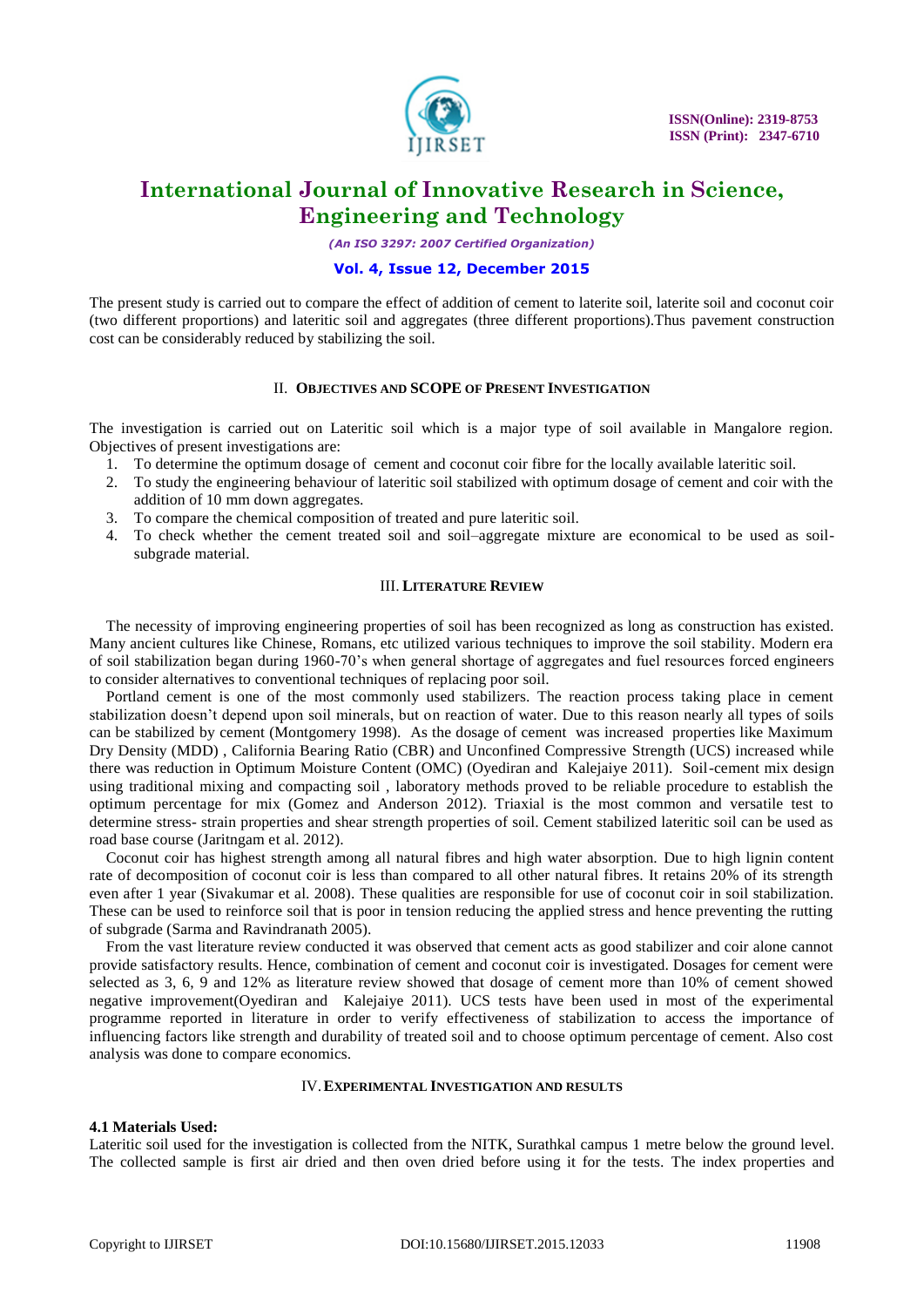

*(An ISO 3297: 2007 Certified Organization)*

### **Vol. 4, Issue 12, December 2015**

compaction characteristics of the natural lateritic soil is tabulated in Table 1. The cement used in present investigation is ACC Cement grade-43. Its basic properties are also indicated in Table 1:

| <b>Geotechnical Engineering Properties of Lateritic Soil</b>                   |                                      |                               | <b>Physical Properties of Cement</b>                          |                               |  |
|--------------------------------------------------------------------------------|--------------------------------------|-------------------------------|---------------------------------------------------------------|-------------------------------|--|
| <b>Test</b>                                                                    | <b>Results</b>                       | <b>IS Code</b>                | <b>Physical Properties</b>                                    | <b>Test</b><br><b>Results</b> |  |
| 1. Specific Gravity                                                            | 2.661                                | IS:2720<br>(Part III)-1990    | Compressive<br>Strength $(28 \text{ days})$ N/mm <sup>2</sup> | 43                            |  |
| 2. Grain Size Distribution (%)<br>Gravel<br>a.<br>Sand<br>b.                   | 22<br>45                             | IS:2720<br>(Part IV)-1985     | Specific Gravity                                              | 3.12                          |  |
| <b>Silt</b><br>C <sub>1</sub><br>d.<br>Clay<br>IS Soil<br>e.<br>Classification | 31<br>2<br><b>Silty Sand</b><br>(SM) |                               | Fineness<br>Minimum Specific<br>Surface $(m^2/kg)$            | 301                           |  |
| 3. Atterberg Limits (%)<br>Liquid Limit<br>a.                                  | 36                                   | IS:2720<br>(Part V)-1986      | <b>Initial Setting Time</b><br>(min)                          | 50                            |  |
| Plastic Limit<br>$b$<br>Plasticity Index<br>c.                                 | 27<br>9                              |                               | Final Setting Time<br>(min)                                   | 240                           |  |
| 4. Standard Proctor Test<br>MDD(g/cc)<br>a.<br>OMC(%)<br>b.                    | 1.965<br>12.05                       | IS:2720<br>(Part VII)-1980    | Soundness Expansion<br>Le Chatelier's Test<br>(mm)            | 10                            |  |
| 5. Modified Proctor Test<br>MDD(g/cc)<br>a.<br>OMC(%)<br>b.                    | 2.095<br>11.125                      | IS:2720<br>$(Part VIII)-1983$ | Normal Consistency<br>(% )                                    | 28                            |  |

Table 1 Properties of Lateritic Soil and Cement used in the investigations

In addition, coconut coir with the aspect ratio (length/diameter) of 20 i.e., the length of 20mm and the diameter of 1mm is used and the aggregates with 10 mm down size obtained from the nearby quarry are used for lateritic soil stabilization .

### **4.2 Experimental Investigation:**

The scope of this study is limited to the laboratory tests using lateritic soil. Basic tests such as specific gravity test, Atterberg limits test, grain size analysis test, and compaction test, are carried out on the un-treated lateritic soil. The CBR test, triaxial and UCS test are done to find out the properties of the soil stabilized with cement using dosages of 3, 6, 9 and 12 % of weight of untreated lateritic soil. From the compaction test, 6% dosage of cement was obtained to be the optimum. The test is conducted on untreated soil alone, soil with cement dosages (3, 6, 9 and 12%) and soil with optimum amount of cement (6%) and coir (0.5 and 1 %) and soil with aggregates (20, 25 and 30%). The compaction test is done immediately after treating it with the stabilizer which are illustrated in Table 2.

|                                       | <b>Standard Proctor Test</b> |           |  | <b>Modified Proctor Test</b> |           |
|---------------------------------------|------------------------------|-----------|--|------------------------------|-----------|
| <b>Soil Sample</b>                    | OMC(%)                       | MDD(g/cc) |  | OMC(%)                       | MDD(g/cc) |
| <b>Untreated Soil</b>                 | 12.05                        | 1.965     |  | 11.125                       | 2.0965    |
| Soil + $3\%$ Cement                   | 11.9                         | 1.98      |  |                              | 2.13      |
| Soil + $6\%$ Cement                   | 11.7                         | 1.995     |  | 10.9                         | 2.133     |
| Soil + $9\%$ Cement                   | 13.6                         | 1.975     |  | 12.5                         | 2.124     |
| Soil + $12\%$ Cement                  | 14.2                         | 1.97      |  | 12.8                         | 2.12      |
| Soil + $6\%$ Cement +0.5% coir        | 12                           | 1.96      |  | 11.12                        | 2.13      |
| Soil + $6\%$ Cement + $1\%$ coir      | 11.8                         | 1.982     |  | 10.83                        | 2.125     |
| Soil+ $6\%$ Cement $+20\%$ aggregates | 12.1                         | 1.97      |  | 11.2                         | 2.21      |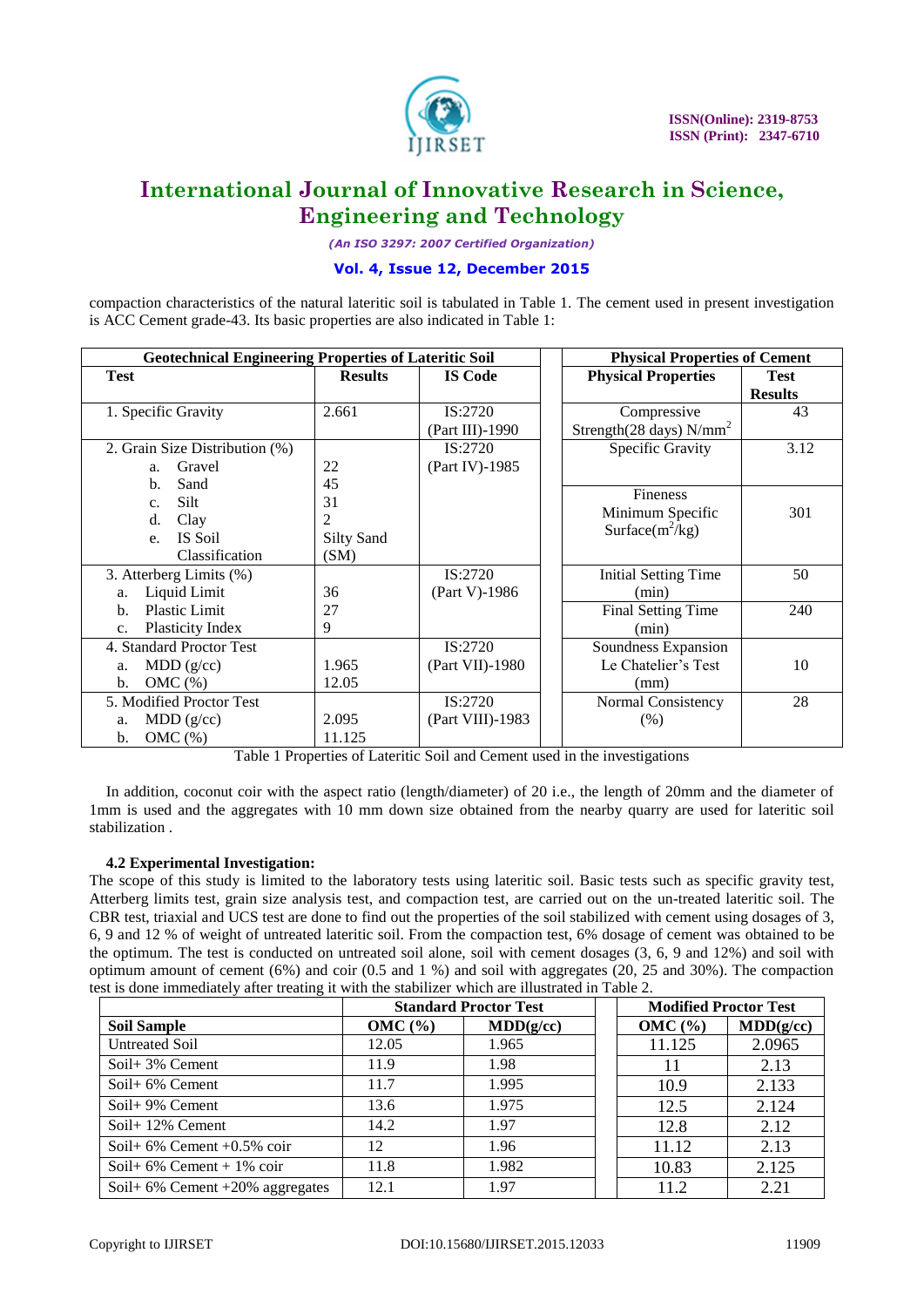

*(An ISO 3297: 2007 Certified Organization)*

### **Vol. 4, Issue 12, December 2015**

| Soil+ $6\%$ Cement $+25\%$ aggregates    | . | 982 |     | 2.20          |
|------------------------------------------|---|-----|-----|---------------|
| Soil + $6\%$ C<br>Cement +30% aggregates |   | ۵۵  | .v. | $\sim$<br>ـ ب |

Table 2 Results for Compaction test immediately after mixing

Also compaction test and CBR test are used to determine properties of soil stabilized with optimum cement and containing fibres (0.5 and 1%) and aggregates (20, 25 and 30%). Chemical composition of soil (treated and untreated) is determined by performing various laboratory chemical tests. From these results the optimum percentage of cement is selected to prepare the treated soil – aggregate mix with 10mm down aggregates. Cost analysis for cement treated soil with fibre and soil – aggregate mixes also carried out. The strength test results are illustrated in the Table 2.

Unconfined compressive strength (UCS) tests are performed using Standard test equipment and procedure available as per IS: 2720 (part 10)-1973 for untreated and treated soil samples compacted at modified proctor densities. The tests are conducted on treated soil specimens for 0, 7, 14, 28 and 60 days of moist curing, which is done inside the desiccators. Results are tabulated in Table 3.

| <b>Curing Period (days)</b> | 0            | 7    | 14   | 28   | 60   |
|-----------------------------|--------------|------|------|------|------|
| <b>Soil Sample</b>          | Stress (kPa) |      |      |      |      |
| <b>Normal Soil</b>          | 589          | 556  | 366  | 275  | 242  |
| Soil +3% cement             | 684          | 934  | 1053 | 1124 | 795  |
| Soil $+6\%$ cement          | 716          | 1858 | 2038 | 2230 | 2376 |
| Soil +9% cement             | 749          | 2077 | 2354 | 2564 | 2668 |
| Soil $+12%$ cement          | 857          | 2164 | 2439 | 2675 | 2931 |

Table 3 Results for Unconfined compressive strength (UCS) tests

CBR test is conducted as per IS: 2720 (part 16)-1979 to determine the penetration resistance value of the soil. Untreated soil is tested for soaked and unsoaked condition for modified proctor compaction densities. Whereas, treated soil is tested only for modified proctor compaction density for soaked conditions only. The tests are conducted on treated soil samples for 0, 7, 14, and 28 days of moist curing. The curing was done by covering the CBR mould in polyethene covers which was then covered by wet gunny bags. Gunny bags were made wet twice a day and hence curing was done. The curing period for CBR was kept as 7, 14 and 28 days. The test is conducted on soil alone, soil with cement dosages  $(3, 6, 9, 9)$  and 12%) and soil with optimum amount of cement  $(6%)$  and coconut coir  $(0.5, 1.4)$ and soil with aggregates (20, 25 and 30%). Table 4 indicates the results of CBR test.

| Soaked CBR Values (%)                 |             |     |     |     |
|---------------------------------------|-------------|-----|-----|-----|
| <b>Curing Period (days)</b>           | $\mathbf 0$ | 7   | 14  | 28  |
| <b>Untreated Soil</b>                 | 18          | 18  | 17  | 15  |
| Soil $+3\%$ cement                    | 28          | 33  | 38  | 41  |
| Soil $+6\%$ cement                    | 30          | 73  | 98  | 107 |
| Soil $+9\%$ cement                    | 34          | 89  | 101 | 117 |
| Soil $+12\%$ cement                   | 37          | 96  | 106 | 125 |
| Soil $+6\%$ cement $+0.5\%$ fibre     | 34          | 75  | 88  | 109 |
| Soil $+6\%$ cement $+1\%$ fibre       | 40          | 78  | 101 | 117 |
| Soil $+6\%$ cement $+20\%$ aggregates | 51          | 81  | 104 | 145 |
| Soil $+6\%$ cement $+25\%$ aggregates | 58          | 99  | 125 | 168 |
| Soil $+6\%$ cement $+30\%$ aggregates | 60          | 112 | 137 | 184 |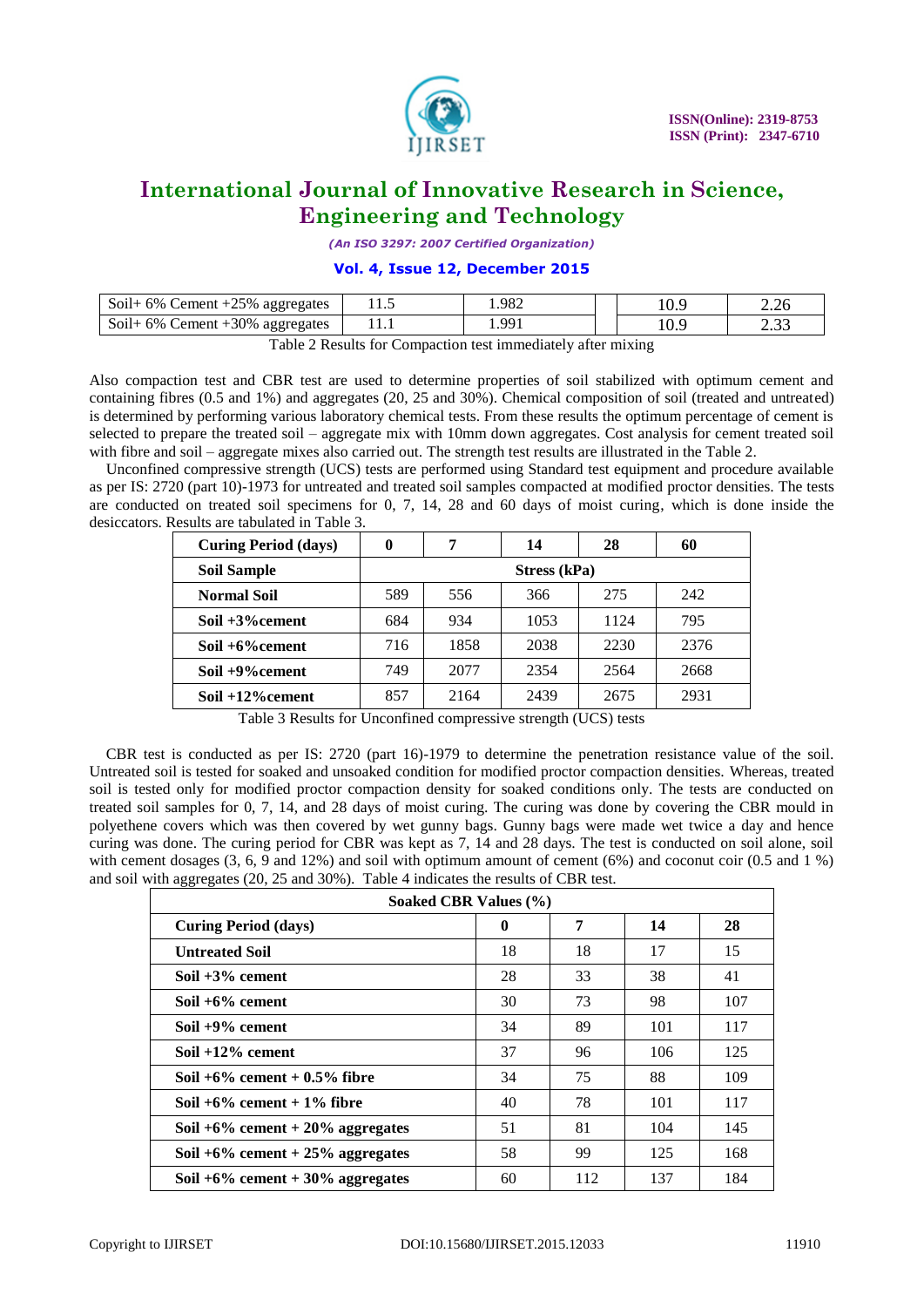

*(An ISO 3297: 2007 Certified Organization)* **Vol. 4, Issue 12, December 2015**

Table 4 Results for California Bearing Ratio (CBR) tests



Fig. 1. Tests on soil (a) Unconfined Compressive Strength Test (b) California Bearing Ratio Test

#### **4.3 Chemical Analysis:**

Chemical analysis was performed in the laboratory for both untreated and treated soil sample as per the relevant Indian standard codes and the results are given in Table 5.

| <b>Property</b>                                         | <b>Laterite Soil</b> | Laterite Soil + Cement $(6\%)$<br>$(\%$ by mass) |
|---------------------------------------------------------|----------------------|--------------------------------------------------|
| pH                                                      | 10.13                | 10.7                                             |
| Conductivity                                            | 1.2 <sub>m</sub> S   | 1.95 <sub>m</sub> S                              |
| Silica( $SiO2$ )                                        | 65.8%                | 69%                                              |
| $R_2O_3$ ( $Al_2O_3$ + Fe <sub>2</sub> O <sub>3</sub> ) | 20.30%               | 17.40%                                           |
| $Al_2O_3$                                               | 1.95%                | 5.54%                                            |
| Fe <sub>2</sub> O <sub>3</sub>                          | 18.35%               | 11.86%                                           |
| Chlorides                                               | 5.6%                 | 8.2%                                             |
| Sulphate                                                | 0.32%                | 0.085%                                           |
| Calcium Oxide (CaO)                                     | 5.05%                | 8.22%                                            |
| Magnesium Oxide(MgO)                                    | 2.20%                | 3.65%                                            |

Table 5 Chemical Composition of Treated and Untreated Soil

#### V. **RESULTS AND DISCUSSIONS**

The UCS test results showed that there was decrease in UCS strength of soil sample as the curing period increases. As the cement is added to soil sample UCS strength increases. More is the cement content higher is the UCS strength. This can be explained as the time progresses formation of dicalcium silicates takes place due to hydration of cement. The presence of dicalcium silicates is responsible for strength at the later stages. It can also be seen as the time progresses UCS values for untreated soil declined. Since there is no binding agent and as the time passes due to curing soil samples weathers slightly and it becomes too weak. Similar trend can be seen for soil with3% of cement. It can be attributed to the fact that quantity of binder is too less. The variation of UCS with curing period is indicated in Fig 2 a.

CBR value for untreated soil remained constant for most of the time but after 14 days its value started decreasing. For soil treated with cement as the cement dosage was increased CBR values also increased for all curing periods. It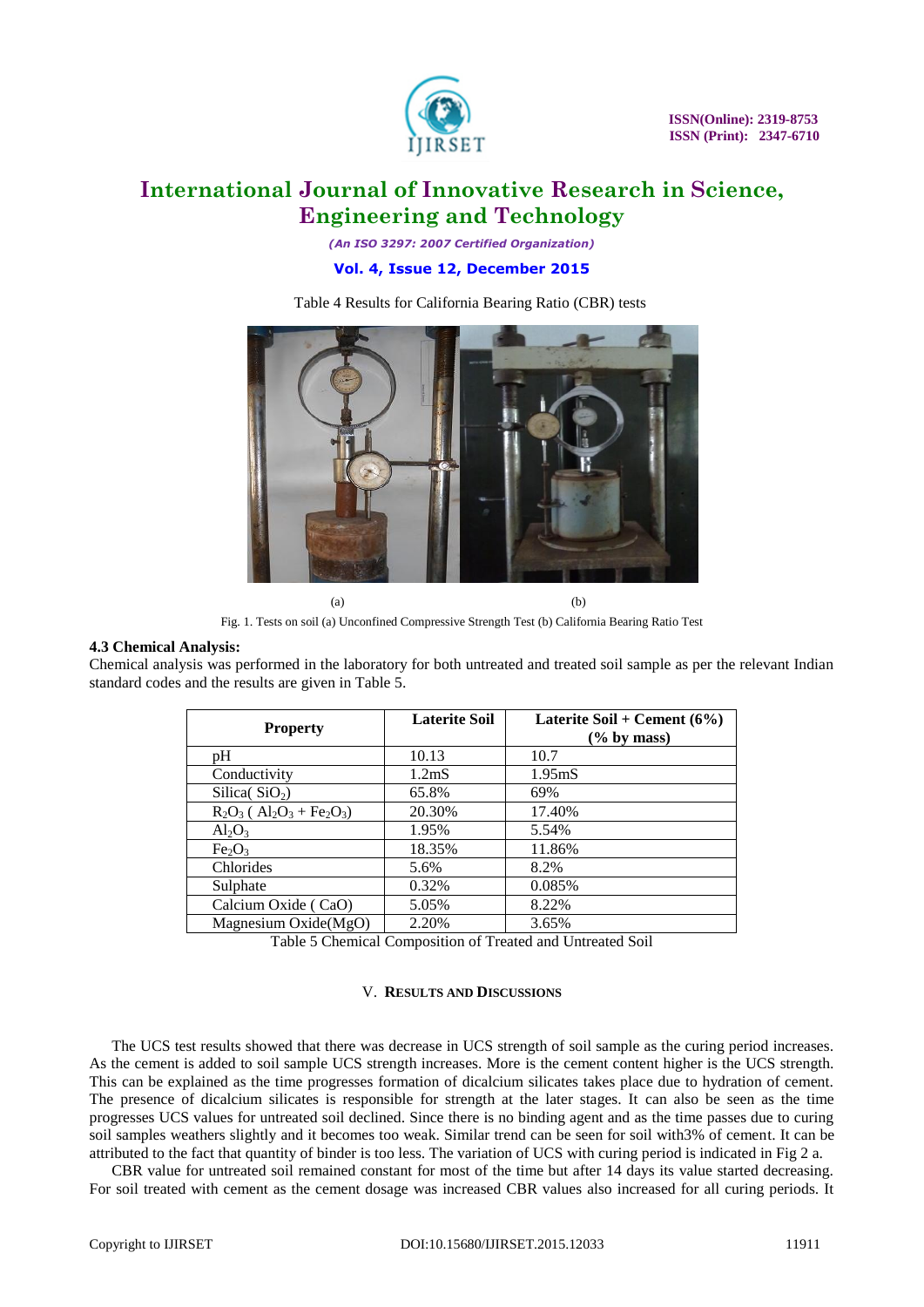

*(An ISO 3297: 2007 Certified Organization)*

### **Vol. 4, Issue 12, December 2015**

can be explained like curing aids development of strength of cement because it reduces heat of hydration and development of tricalcium silicates and dicalcium silicates takes place and are responsible for strength of cement. In untreated soil there is no cementitious material so therefore there wasn't any development of strength. In turn due to curing it experienced alternate wetting and drying and hence it weathered a bit and CBR values started reducing. The variation of soaked-CBR with curing period is shown in Fig 2 b.



Fig. 2. (a) Variation of UCS according to curing periods (b) Variation of Soaked CBR for Curing Periods

The cement content corresponding to 7 day UCS strength of 1750 kPa is taken as design cement content (6%) and is considered quite adequate when soil-cement is to be used for base course of highway pavements with light to medium traffic (Khanna and Justo 2011). By maintaining this optimum dosage of 6% the further investigation was carried out. Firstly weight of soil needed for a particular test was determined, and then 6% of that weight was replaced by cement. Then coconut coir of length 20mm was used. Coconut coir was used at dosage of 0.5 % and 1% of weight of soil. In this phase only compaction tests and CBR tests were carried out since UCS samples couldn't be moulded as the soil couldn't reach moulding water content at OMC conditions.

It can be observed from Figure 3 (a) that CBR values for both the percentages of fibres increased tremendously as the curing period increased and it can be seen that values are very high compared to that of untreated soil. It can be observed from Figure 3 (b) that CBR values for all three percentages of aggregates increased manifold as the curing period increased and it can be seen that values are very high compared to that of untreated soil. These values were higher compared to that of soil and cement and even soil, cement and fibres mix.

Before recommending cement for practical purpose for stabilizing weak subgrade soils, a cost comparison was to be done to ascertain whether it proves cost effective on the longer run. Any new material or method will be accepted only if it is cost effective. Manufacturers of cement claims that sub base and base layers usually provided in pavement can be replaced by a layer of cement treated layer which requires much lesser thickness since the CBR value of cement treated subgrade and granular sub-base will be high.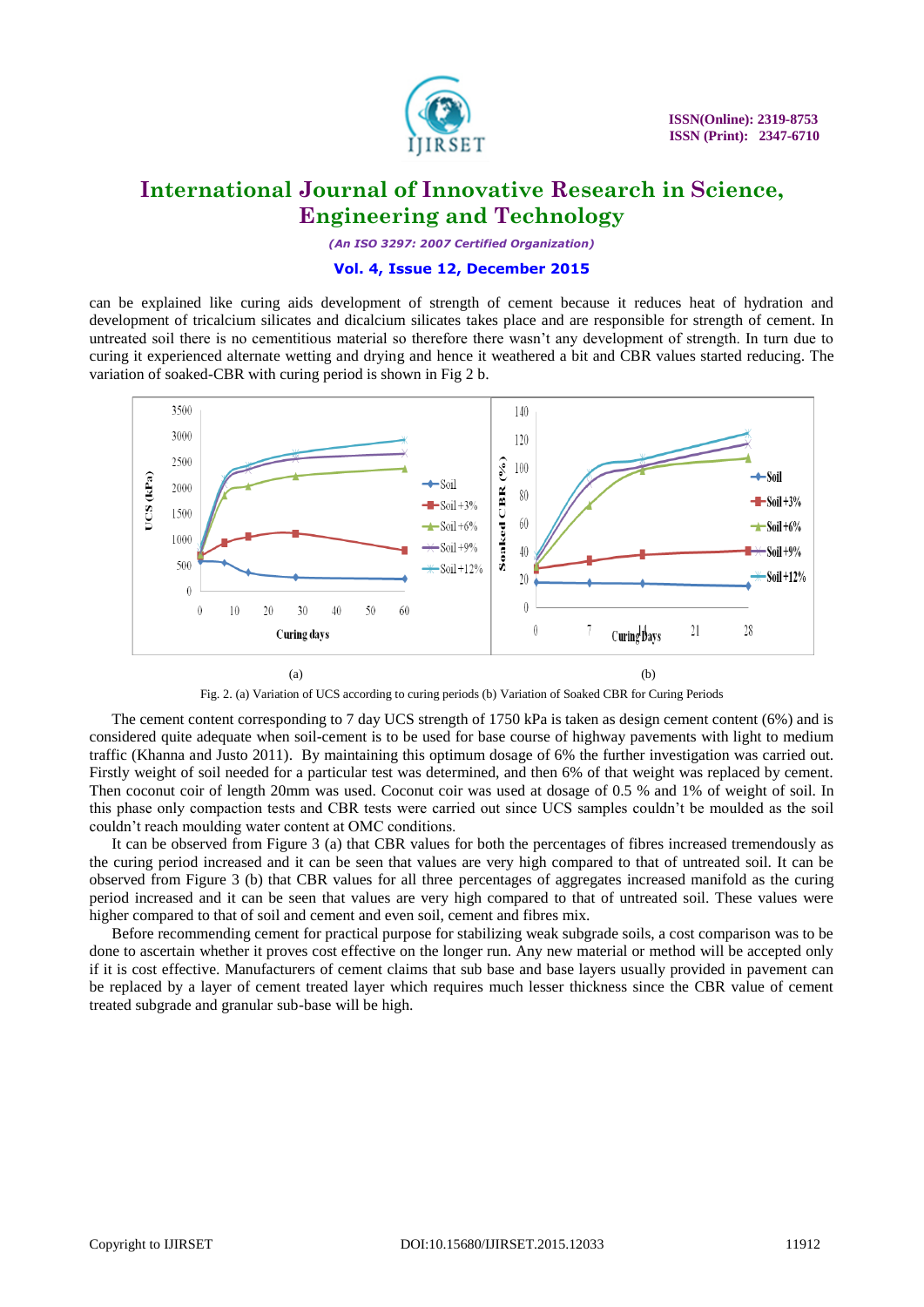

*(An ISO 3297: 2007 Certified Organization)*

### **Vol. 4, Issue 12, December 2015**



Fig. 3. (a) Soaked CBR values for various curing periods (b) Variation of Soaked CBR for Curing Periods

Finally the field cost analysis is carried out by incorpotating the local unit cost of all the materials necessary for the soil modification. From this cost analysis carried out with all types of treated soil, it is clear that the soil treated with cement and coir fiber is not economical and shall not be preferred. It has been observed that, with the optimum cement content as the percentage of aggregates increases, the cost of soil per unit volume also decreases. Hence, soil treated with 30% of aggregates in addition to optimum cement content is preferred. The final cost analysis results were tabulated in Table 6.

| <b>Cost Analysis of the Treated Lateritic Soil</b> |                    |                         |  |  |
|----------------------------------------------------|--------------------|-------------------------|--|--|
| <b>Property</b>                                    | 28 day CBR $(\% )$ | Cost the soil per $m^3$ |  |  |
| Natural Soil                                       | 15                 | <b>Rs.600</b>           |  |  |
| $Soil+6\%$ Cement                                  | 107                | Rs.1544                 |  |  |
| Soil+6% Cement+1% Coir Fiber                       | 117                | Rs.1944                 |  |  |
| Soil+6% Cement+20% Aggregates                      | 145                | Rs.1468                 |  |  |
| Soil+6% Cement+25% Aggregates                      | 168                | Rs.1453                 |  |  |
| Soil+6% Cement+30% Aggregates                      | 184                | Rs.1437                 |  |  |

Table 6 CBR values and Cost of different combination of treated soil

### VI. **CONCLUSION**

The following conclusions were made on the basis of the laboratory tests and analysis of results:

MDD values obtained for the lateritic soil treated with cement, from both modified and standard proctor compactions, immediately after mixing, showed increase till 6% of cement and then it decreased.

o Similarly, OMC values obtained for the various percentages of cement (0, 3, 6, 9 and 12%) with lateritic soil immediately after mixing decreased till 6% of cement and then increased gradually.

o For both standard and modified proctor tests for the lateritic soil treated with cement and coir, MDD was higher in both the cases compared to that of untreated soil while OMC was lower than that of untreated soil when it was mixed with coir and 6% cement.

o It is observed that CBR values for both the percentages of fibres increased tremendously as the curing period increased and the values are very high compared to that of untreated soil.

o From the unconfined compression test results showed that the strength of untreated soil sample reduced as curing period increased, and the UCS strength increased as the cement was added. Similar trend was observed in the penetration resistance test (CBR), where it showed a great penetration resistance as the cement was added.

o From the overall experimentation results and the cost analysis which was carried out, it can be observed that with the optimum cement content as the percentage of aggregates increased the cost of the soil per unit volume decreased and hence soil treated with 30% of aggregate with optimum cement content is preferred in the lateritic soil stabilization.